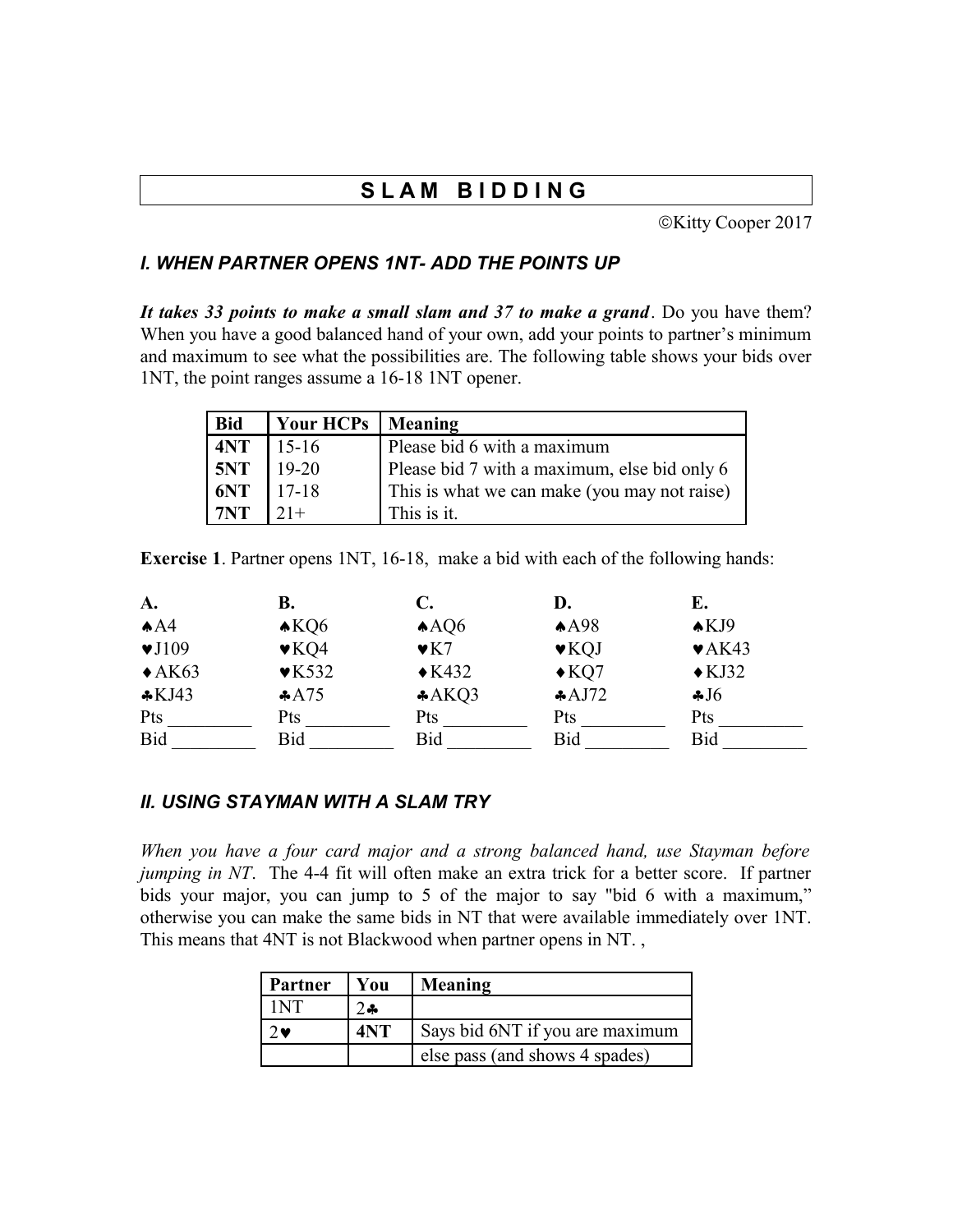#### SLAM BIDDING -- ©Kitty Munson 1997 ------ Page 2

|  | Says bid $6 \triangleleft$ if you are maximum |
|--|-----------------------------------------------|
|  | else pass                                     |

**Exercise 2.** Partner opens 1NT, 16-18, make a bid with the following hands. Should you choose Stayman, indicate what your next bid will be when partner bids your major and when partner does not.

| A.                         | В.                        | C.                  | D.                        | E.                        |  |
|----------------------------|---------------------------|---------------------|---------------------------|---------------------------|--|
| AA4                        | $\triangle KQ6$           | $A\rightarrow AQ62$ | A498                      | AKJ93                     |  |
| $\blacktriangledown$ J1098 | $\blacktriangledown$ KQ42 | $\mathbf{v}$ K7     | $\blacktriangledown$ KQJ7 | $\blacktriangleright$ AK4 |  |
| $\triangle$ AK63           | $\triangle$ K532          | $\triangle$ K42     | $\triangle$ K3            | $\triangle$ KJ32          |  |
| $\&$ KJ43                  | AA7                       | $*AKQ3$             | AJ72                      | J6                        |  |
| Pts                        | Pts                       | Pts                 | Pts                       | <b>Pts</b>                |  |
| Bid 1                      | Bid 1                     | Bid 1               | Bid 1                     | Bid 1                     |  |
| Bid 2                      | Bid 2                     | Bid 2               | Bid 2                     | Bid 2                     |  |
| or $2$                     | or $2$                    | or $2$              | or $2$                    | or $2$                    |  |
| or $2$                     | $\sigma$ 2                | or $2$              | $\sigma$ 2                | or $2$                    |  |

# *III. USING JACOBY TRANSFERS WITH A SLAM TRY*

For those of you who have learned Jacoby transfers, a transfer followed by a bid in NT is the same as bidding NT directly over 1NT, except that *5NT after a transfer ask partner to choose which slam to play.* So 6NT is used to ask for a choice between 6 or 7.

| <b>Partner</b> | You         | Meaning                                                 |
|----------------|-------------|---------------------------------------------------------|
| 1NT            | $2 \bullet$ |                                                         |
| $2\bullet$     | 4NT         | Asks partner to bid $6\blacktriangleright$ or 6NT if    |
|                |             | maximum, else pass ( $5\blacktriangleright$ is to play) |
| 1NT            | $2\bullet$  |                                                         |
| $2\spadesuit$  | 5∌          | Asks partner to bid $6\bullet$ if maximum,              |
|                |             | else pass                                               |
| 1NT            | $2\bullet$  |                                                         |
| $2\bullet$     | 5NT         | Asks partner to choose between $6\spadesuit$            |
|                |             | and 6NT                                                 |
| 1NT            | $2\bullet$  |                                                         |
| $2\bullet$     | 6NT         | Asks partner to pick between 6NT                        |
|                |             | and $7\spadesuit$ or $7NT$                              |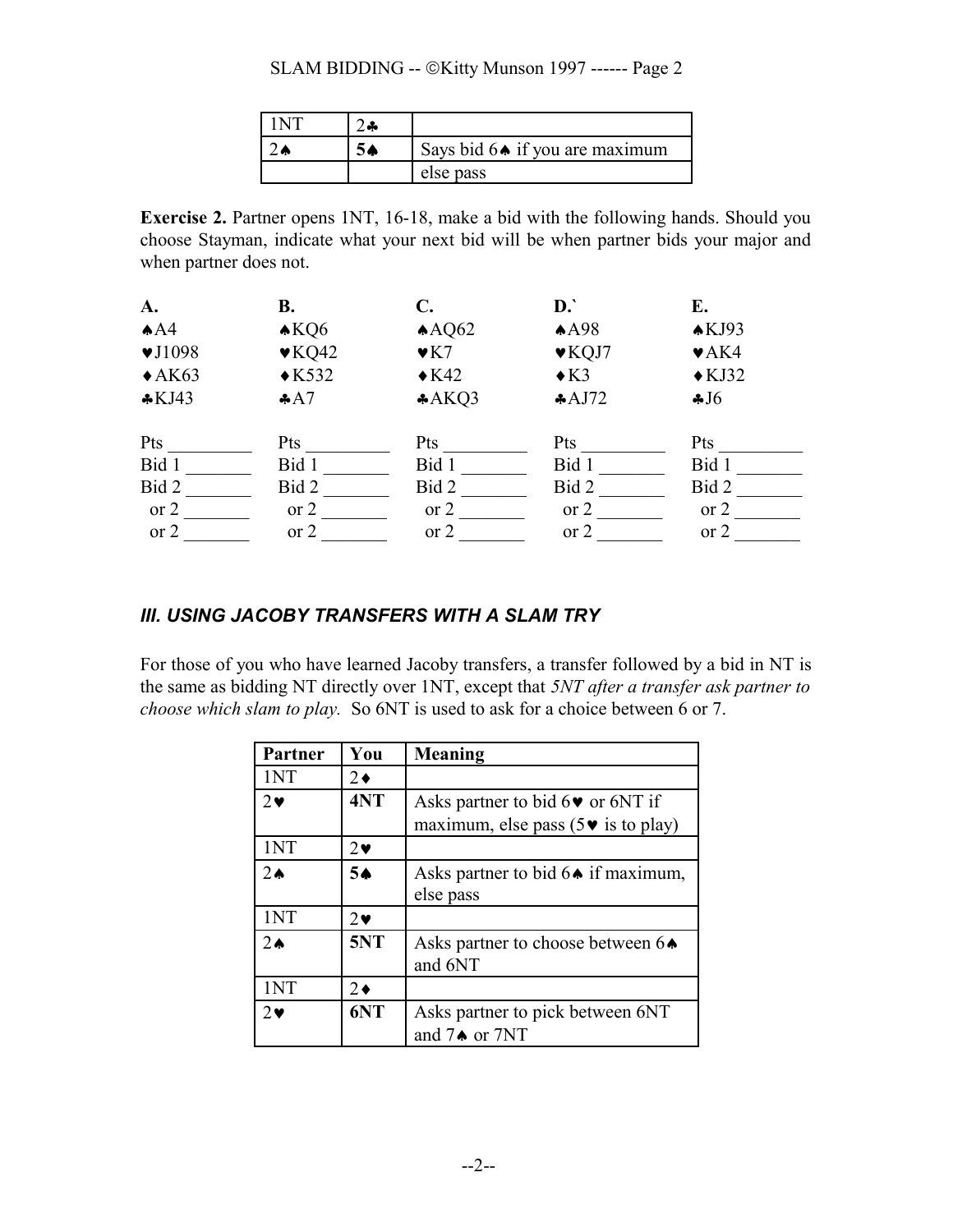### *IV. THE GERBER CONVENTION*

You cannot use Blackwood in NT auctions, because 4NT is a quantitative slam try. Another *bid is used to ask for aces, which is 4*§*, the Gerber convention.* You must not alert it - no ace asking bids are alertable.

Suppose you hold a hand with a lot of tricks, such as:

 $\bullet$ 3 ©KQJ109643  $\triangleleft 5$ §KQJ

This evaluates to 16 points, but it is easy to see that if partner has all four aces, you will make 7NT, that with three aces  $6\vee$  will make, but with fewer aces, no slam will make at all. Therefore, all you really want to do is ask for aces.

| $ 1NT - 4*$ | How many aces do you have? |
|-------------|----------------------------|
|             |                            |
|             | $0$ or all 4               |
|             |                            |
|             |                            |
| <b>INT</b>  |                            |

Rmember the following rule:  $4 \cdot \mathbf{s}$  is Gerber is whenever you jump to it over partner's NT *bid.* You can also play that 4<sup> $\bullet$ </sup> is Gerber when bid immediately after Stayman and after Jacoby transfers. This is particularly useful when your side has the requisite 33 or 37 points, but you have counted distribution heavily, so that you could easily be missing an ace or two.

> 1NT 2§  $2\bullet$  4 $\bullet$  How many aces do you have?

*Note that after using 4* §*Gerber for aces, 5*  $\bullet$  *asks for kings, and 4NT is to play* 

**Exercise 3.** Partner opens 1NT, 16-18, and you hold the following hands, make a bid:

| A.                          |               | <b>B.</b>                 |               |
|-----------------------------|---------------|---------------------------|---------------|
| $\triangle$ K2              | Pts           | $\triangle KQJ3$          | Pts           |
| $\blacktriangledown$ KQJ987 | Bid 1         | $\blacktriangledown$ KQ98 | Bid 1         |
| $\triangle$ KQ98            | Bid 2         | $\triangleleft$ 3         | Bid 2         |
| 43                          | <sub>or</sub> | $\cdot$ KQ72              | or            |
|                             | or            |                           | <sub>or</sub> |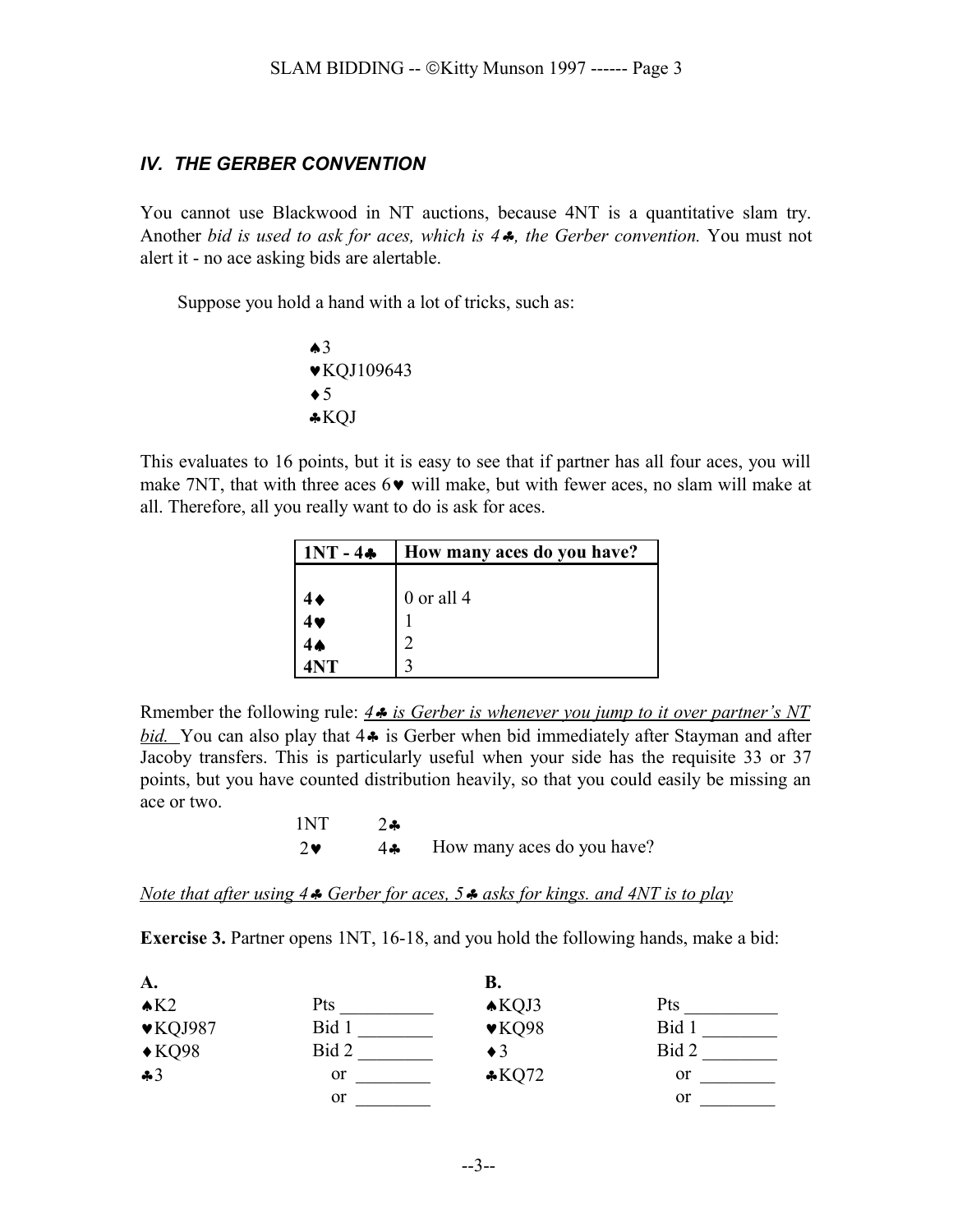## *VI. USE THE SAME CONVENTIONS OVER BIGGER NT OPENERS*

**When partner opens 2NT,** again add your points to their minimum and maximum and if you are in slam zone you can use  $4NT$  quantitative to invite a slam.  $3\clubsuit$  is still Stayman and 4§ is still Gerber. So all the charts for bidding after 1NT apply. *The exception is that after using Stayman or transferring, 4*§ *is no longer a jump, so it cannot be Gerber.* Many players use the leap to  $5\clubsuit$  to ask for aces, this is called Super Gerber.

The problem comes when partner opens 3NT, since 4 $\clubsuit$  has to be Stayman, there is no ace asking bid unless you choose to play the Super Gerber convention and use 5§ (after which  $6\clubsuit$  would ask for kings).

### *VII SLAM TRIES IN SUIT AUCTIONS: CUE-BIDDING*

Point count is not very accurate with unbalanced hands that have a fit. Tricks and controls, or controls with distribution and lots of trump are the hand types that make slam easily with less than 33 points. For example, the following two deals both make slam and neither has the required points.

| West                         | East                     | West              | East                       |
|------------------------------|--------------------------|-------------------|----------------------------|
| A/J3                         | <b>AKQ10987</b>          | $A$ AJ987         | $\triangle$ KQ1065         |
| $\blacktriangledown$ KQJ1085 | $\blacktriangledown$ A97 | $\mathbf{v}$ 4    | $\blacktriangledown$ A9854 |
| $\triangle$ A3               | $\blacklozenge 965$      | $\triangle$ A7652 | $\bullet 5$                |
| $*85$                        | $\clubsuit 6$            | A7                | $-63$                      |

In the first example there are 13 tricks available (6 spades, 6 hearts, and 1 diamond) and the opponents have only 1 trick. The  $\clubsuit A$ . Here there are plenty of tricks in hearts and spades with both minor suits controlled, one on the first round (ace of diamonds) and the other on the second (singleton club). The auction would start

$$
\begin{array}{cc} 1\blacktriangledown & 1\blacktriangle & \\ 3\blacktriangledown & ? \end{array}
$$

Now East should say to herself,

" My partner has a good 6 card heart suit and I have the ace - 6 tricks, if she has the  $\triangle$ A I have 6 spade tricks, if she has the  $\triangle$ A as well, or the  $\triangle$ A and the  $\triangle$ K then the opponents cannot cash 2 tricks before we take our 12."

So how does East make a slam try? She makes a cue-bid of  $4\cdot$ . In this type of auction,  $4\blacktriangleright$  is always a playable game as is perhaps 3NT or  $4\blacktriangle$ . You would not go looking for a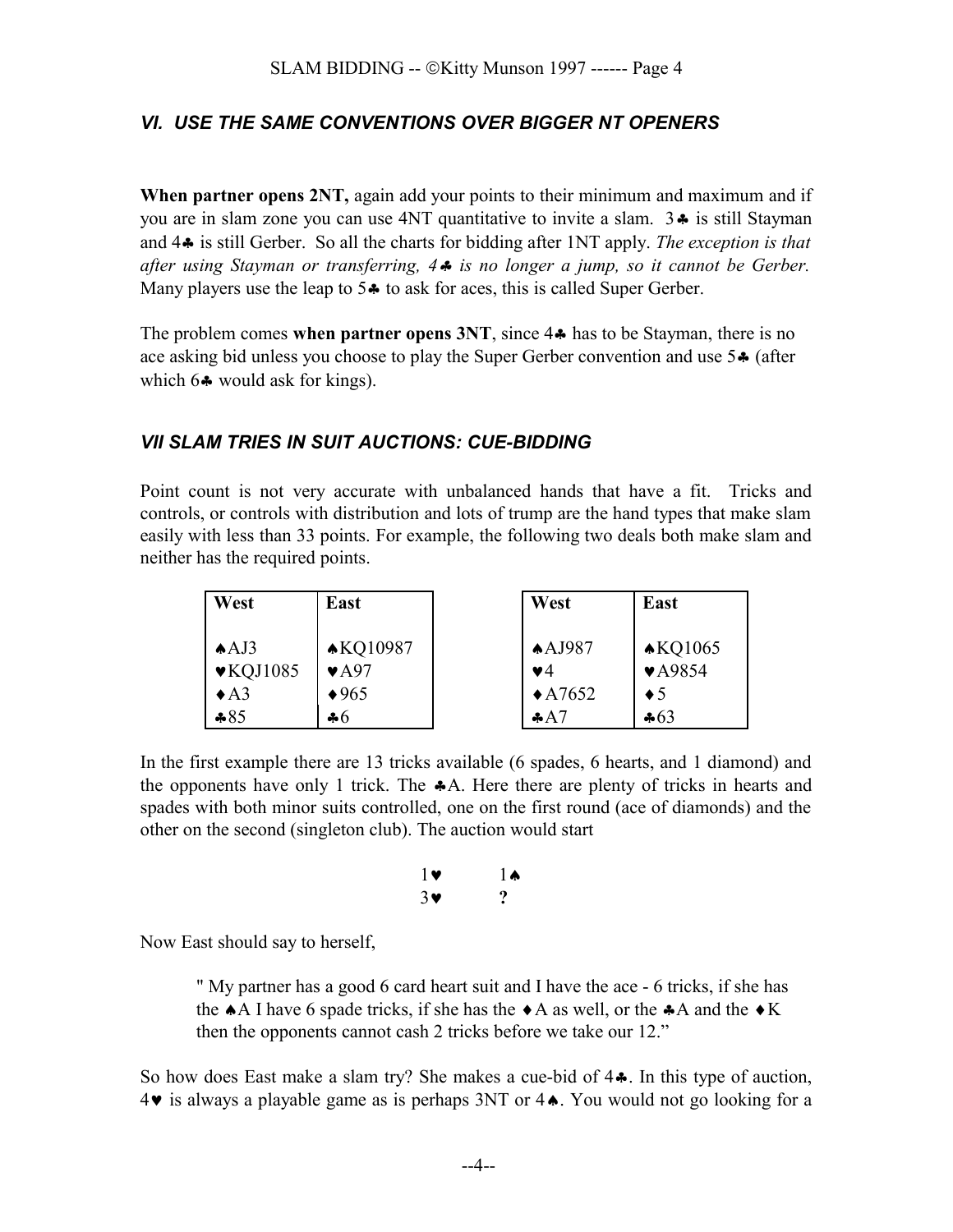minor suit to play in, thus bidding 4 of a minor shows a control. The bid of a control rather than a real suit is called a cue bid, it usually shows the ace,but sometimes can be the king or a singleton with interest in slam. How do you think the above auction should proceed?

| West                  |         | East       |                              |
|-----------------------|---------|------------|------------------------------|
| 1 v                   |         | 14         |                              |
| $3\blacktriangledown$ |         | 4.4        | cue-bid                      |
|                       | cue-bid | $4\bullet$ | well, I made my slam try     |
|                       | cue-bid | 69         | that's what I needed to hear |

*New suits, once we have established a fit, are usually cue bids*. They are always cue-bids when you have a major suit and the auction cannot stop below game. If your fit is in a minor, new suits below 3NT are usually tries for NT (I can stop this unbid suit, can you stop the other one?), but new suits above 3NT are cue-bids.

**Exercise 4**. In the following unfinished auctions is the last bid a cue-bid (Y or N)?

.